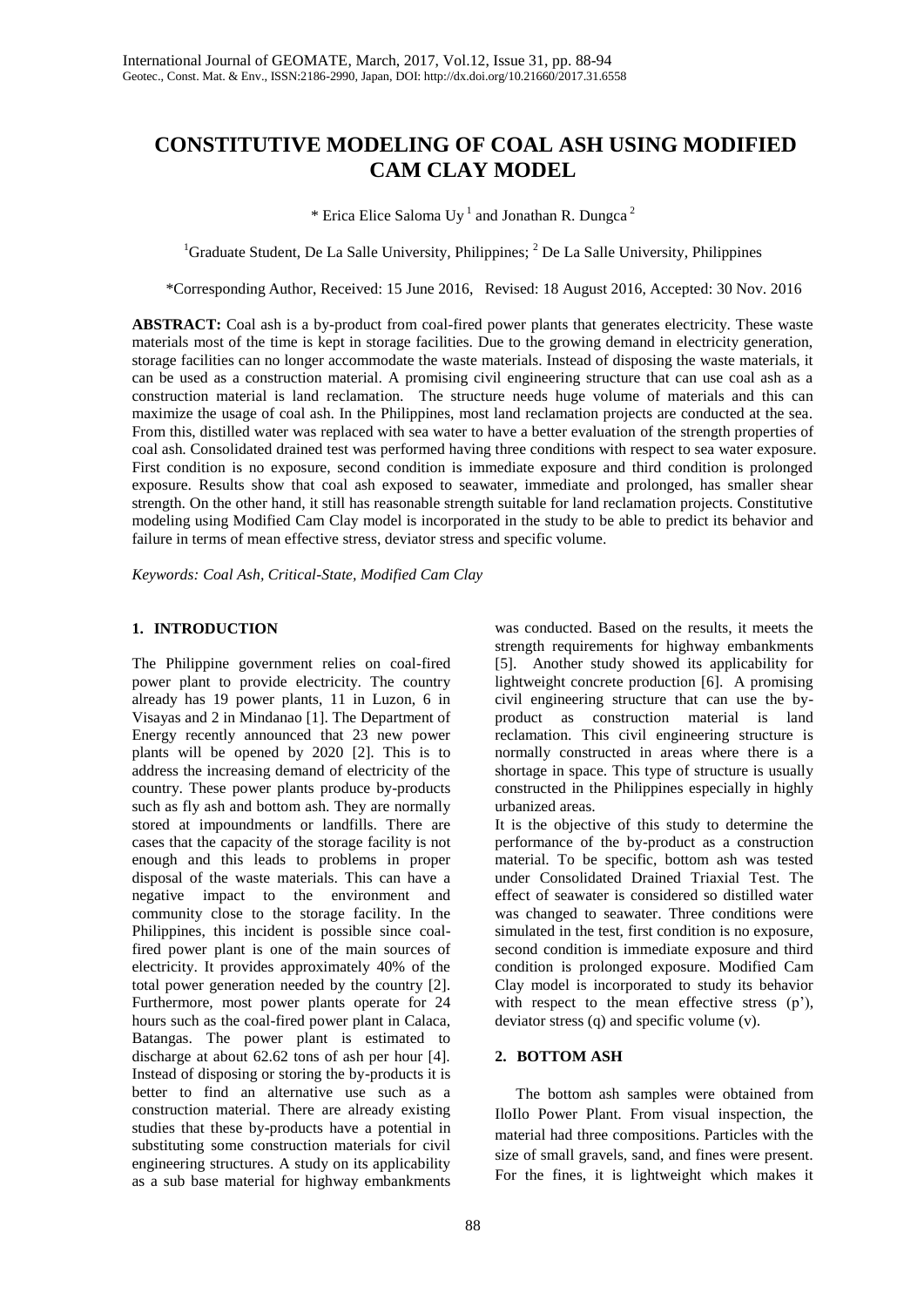easily blown away by air. Its index properties are determined similar to [3] and the results are tabulated in Table 1. For the index properties, bottom ash is classified as silty sand (SM). It has no plasticity since liquid limit and plastic limit is zero. It is noticeable that the sample has sufficient amount of sand particles and followed by fines content. Compared to other studies, the result of the specific gravity is higher than the range of values suggested, 1.899 to 1.903 [7]. Their coal ash was from a different manufacturing plant. This might have contributed to the difference in index properties of the coal ashes.

|  |  | Table 1. Index properties |
|--|--|---------------------------|
|--|--|---------------------------|

| <b>Index Property</b>                             |                         |
|---------------------------------------------------|-------------------------|
| Specific gravity(Gs)                              | 2.25                    |
| Liquid limit(LL)                                  | 0.00%                   |
| Plastic limt (PL)                                 | $0.00\%$                |
| Maximum void ratio $(e_{max})$                    | 0.94                    |
| Minimum void ratio $(e_{min})$                    | 0.85                    |
| Maximum dry unit weight( $\gamma_{\text{dmax}}$ ) | 13.94 kN/m <sup>3</sup> |
| Optimum water content $(\omega_{\text{opt}})$     | 15.85%                  |
| USCS                                              | <b>SM</b>               |
| %Gravel                                           | 0.86                    |
| %Sand                                             | 50.44                   |
| %Fines                                            | 48.70                   |

Table 2. Chemical composition of sea water

| Compound     | Concentration, $g/L$ |
|--------------|----------------------|
| NaCl         | 24.53                |
| MgCl         | 5.2                  |
| NaSO         | 4.09                 |
| CaCl         | 1.16                 |
| KC1          | 0.695                |
| <b>NaHCO</b> | 0.201                |
| <b>KBr</b>   | 0.101                |
| <b>HBO</b>   | 0.027                |
| <b>SrC1</b>  | 0.025                |
| <b>NaF</b>   | 0.003                |
| Ba(NO        | 9.94E-05             |
| Mn(NO)       | 3.40E-05             |
| Cu(NO)       | 3.08E-05             |
| Zn(NO)       | 9.60E-06             |
| Pb(NO        | $6.60E-06$           |
| AgNO         | 4.90E-07             |

## **3. EXPERIMENTAL PROGRAM**

### **3.1Triaxial Compression Phase**

#### *3.1.1 Sample Preparation*

The sample was prepared by moist tamping. Relative compaction was the controlled parameter to achieve a target initial condition. This was used instead of relative density in order to simulate actual site conditions [8], [9]. The target value is 95% since it was the desired in situ condition. The maximum dry density served as the reference point to achieve the target relative compaction. The amount of distilled water or sea water was based on the value of optimum moisture content.

Three conditions were prepared to check the effect of seawater towards the strength of bottom ash. The first one is the sample with no exposure. For this case, only distilled water was mixed with the bottom ash. The second condition is the immediate exposure to sea water. For this case the sample was still prepared similar to the first condition. It is during the Consolidated Drained Test where the sample was exposed to sea water. For the third condition, prolonged exposure was simulated so sea water was already mixed with the bottom ash prior to the Consolidated Drained Test. The amount of sea water is computed based on the optimum moisture content. The samples for the three conditions were soaked for 16 hours as per ASTM provisions.

#### *3.1.2 Sea water Preparation*

Artificial sea water was used in the experiment. It was formulated following ASTM D 1141 – 98, also known as the "Standard Practice for the Preparation of Substitute Ocean Water". A pH value of 8.2 and chlorinity of the sea water was maintained at 19.38. The chemical composition of the sea water is shown in Table 2.

## *3.1.3 Consolidated Drained*

Consolidated Drained Test was performed to evaluate the strength of the sample against longterm loading. The test has three phases namely, saturation, consolidation and shearing phase. The saturation phase was first performed to ensure that the sample is fully saturated. The B-value or the ratio of the pore water pressure and confining pressure was constantly monitored. This parameter must have a value greater than 0.95 to ensure a fully saturated sample. The confining pressures  $(\sigma_3)$  used to consolidate the sample are 50 kPa, 100 kPa, and 200 kPa. They are applied incrementally to have a conservative simulation of the stresses. The sample was allowed to consolidate until there are no significant volume changes in the sample. For the shearing phase, a slow rate of 0.05 mm/min was used to ensure the dissipation of pore water pressure is attained. This phase usually lasts for a minimum of 4 hours to a maximum of 7 hours. For the first condition, 3 samples were tested for each confining pressure. For the second condition, 2 samples were tested for each confining pressure. Lastly for the third condition, 1 sample was tested for each confining pressure.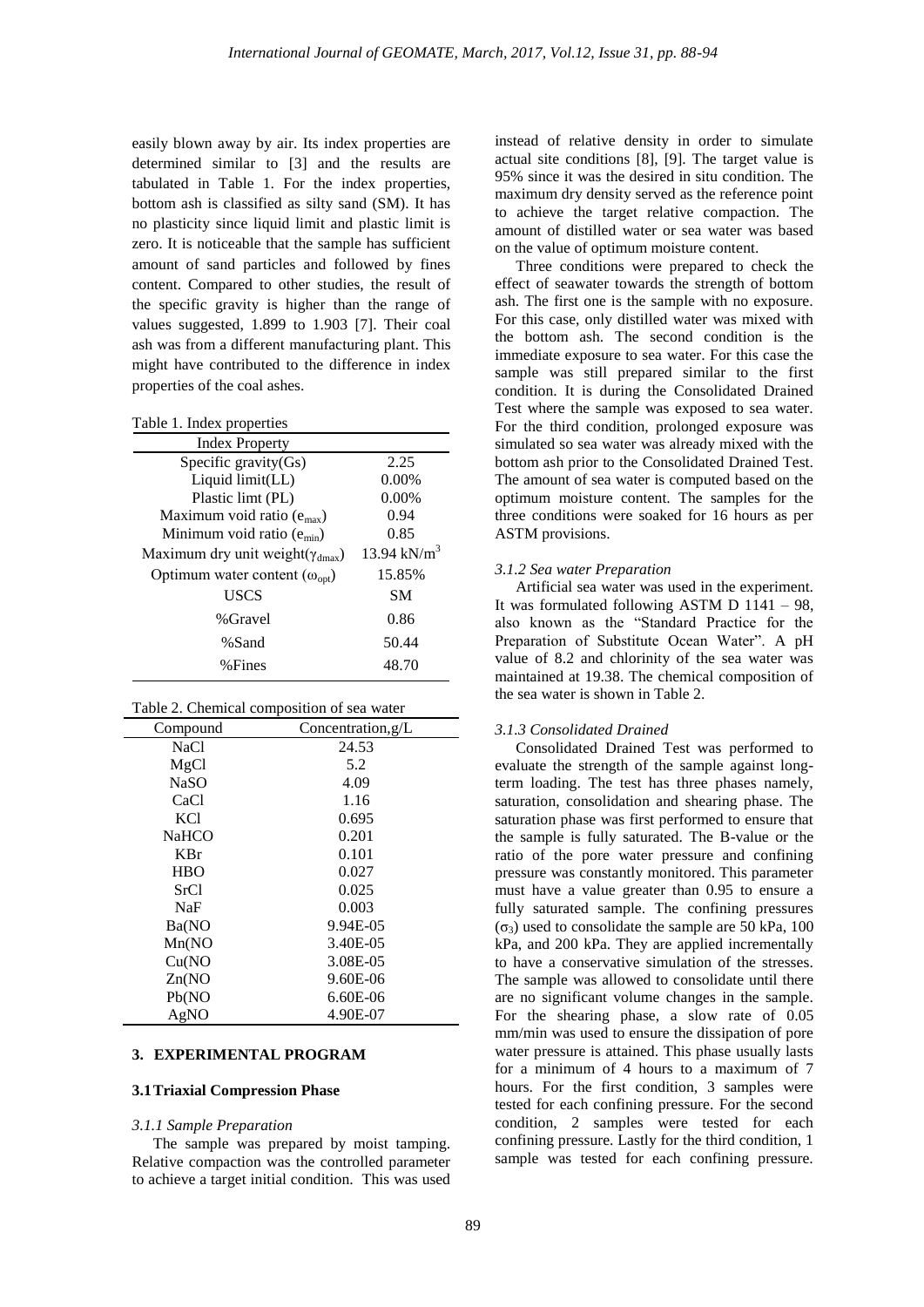$\sin \varphi'_{crit} = \frac{3}{6}$ 

 $\varphi'_{crit} = \frac{3M}{6+M}$ 

*M*

From this, a total of 18 samples were tested for this experiment.

## **4. RESULTS AND DISCUSSION**

#### **4.1Stress-Strain Behavior and Mode of Failure**

The stress-strain plots, Fig. 1, presented in this section were based on the sample's critical state or at failure condition. Based on the results, it was observed that all trials for each condition had a similar trend. Therefore, the results presented in this section are based on the last trial.

When no exposure to sea water was tested, it can be seen that at 200 kPa the sample experienced yield at less than 0.1% axial strain. At this point, the sample already exceeded its elastic limit. Following this behavior, the sample reached its plastic state as it is being axially compressed. Strain hardening is more pronounced after the yielding of the soil. This behavior is only visible in this condition. A common trend from all the condition is no defined peak can be seen in the stress-strain plot. Furthermore, the deviator stress and axial strain increases as the confining pressure was increased. The no exposure to sea water condition and prolonged exposure to sea water had almost the same results when it comes to the values the deviator stress experienced. The axial strain for no exposure to sea water had a larger value. For the immediate exposure condition, the deviator stresses are smaller. Based on the stressstrain behavior, prolonged exposure to sea water has minimal impact to the behavior of the bottom ash since it arrived at a similar trend with the first condition.

For its mode of failure, shear failure was observed for all tests as seen in Fig. 3. It is expected when the sample is a brittle sample. Only samples that are sandy can experience this type of failure. From this, the bottom ash used can be classified as a brittle sample. Furthermore, the presence of sufficient amount of sand in its composition contributed to this type of failure.

#### **4.2Critical-State Parameters**

The critical state parameters were established based on the critical state model. The slope, M, of the critical state line (CSL) with respect to the deviator stress and mean normal effective stress was first established. This parameter can be obtained from Fig. 3. The area below CSL is the safe zone or the stresses where the sample is still in its elastic state. Based on the results, the second condition had the smallest slope, 1.3531. The third condition has the largest value of 1.4914. The slope has a relation to the effective critical angle of internal friction ( $φ$ <sup>'</sup><sub>crit</sub>) as shown [10]:



(1)

Fig. 1 Stress-strain plot of Bottom Ash a) no exposure b) immediate exposure and c) prolonged exposure.

The resulting values are as follows, 33.51°, 35.26°and 36.67° for the first, second and third condition, respectively. These values are the typical result of silty sand [11].

The equations for isotropic normal compression line (NCL) are also established to determine the critical state line of the bottom ash, Table 3. The equations resemble the equation of the line. From this, the critical state parameters such as slope of NCL ( $\lambda$ ), y-intercept of NCL ( $N_p$ ) and y-intercept of CSL (Γ) can also be established from the equations and are presented in Table 4. These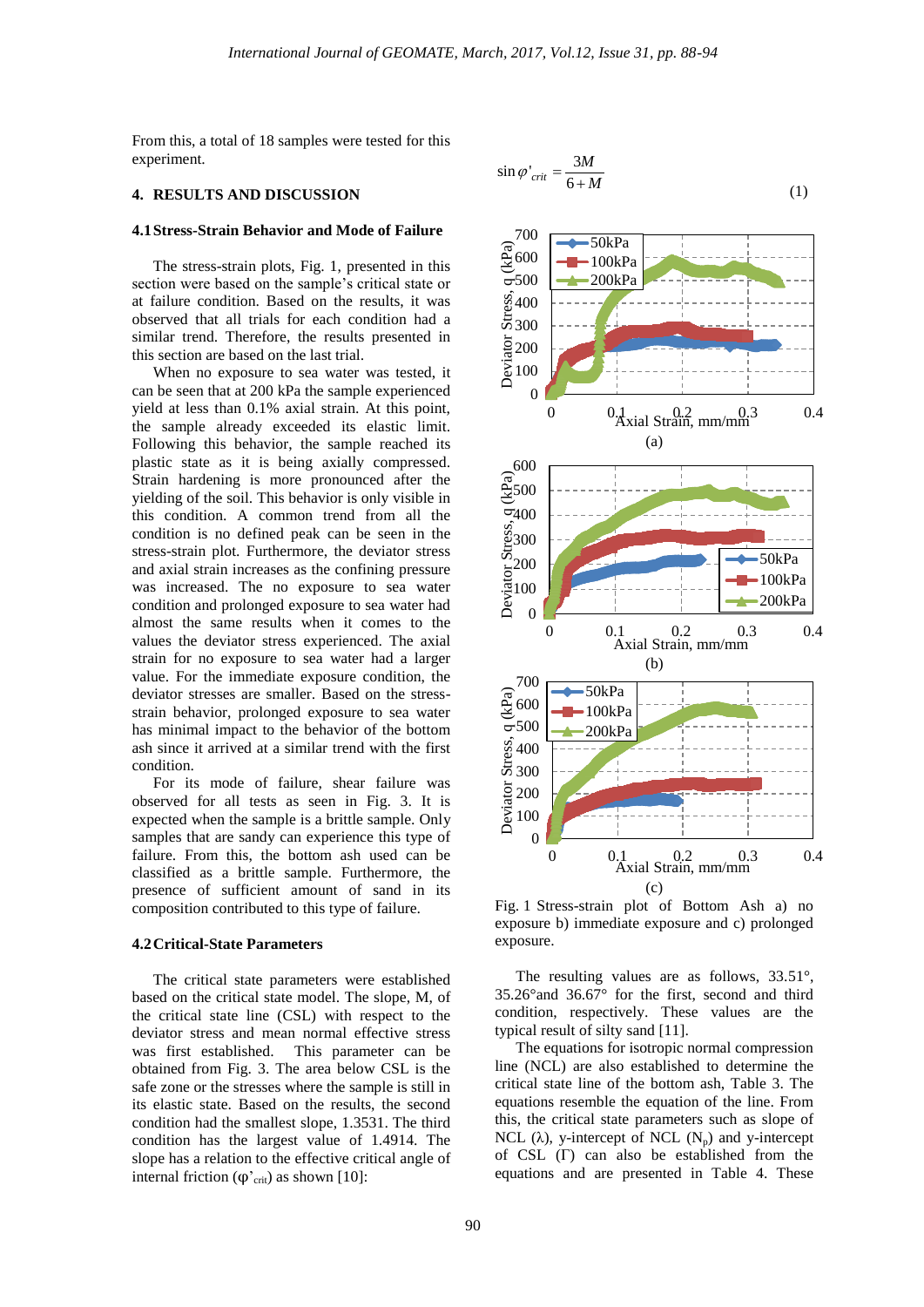parameters are used to plot create CSL with respect to the deviator stress and the mean normal effective stress. A sample plot is shown in Fig. 4. The points of NCL are from the consolidation phase while the points along CSL are from the shearing phase. The area beyond NCL is the impossible state. The area below NCL is where over-consolidation is encountered. On the other hand, the area below CSL is where expansion happens.



Fig. 2 Mode of failure for bottom ash.

The NCL and CSL for condition 1 and 2 were combined as seen in Fig. 5 and 6. Different behaviors can be observed from the 2 conditions. It is expected that as the confining pressure is increasing the specific volume is also increasing. For the first condition, the specific volume for 50 kPa and 200 kPa are almost similar. On the other hand, for 100 kPa, its specific volume decreased dramatically. The particle rearrangement for this confining pressure is larger compared to 50 kPa and 200 kPa. For the CSL, same observations can be seen for the specific volume. For the mean normal effective stress, 200 kPa had the largest values. For the second condition as seen in Fig. 6, the values of specific volume of NCL for 50 kPa and 100 kPa are almost the same. It can be observed that 50 kPa had slightly higher values. This is also evident for the CSL plot. The exposure to sea water may have affected the results of NCL and CSL of the second condition. The sample were 100 kPa was applied seemed weaker than the other samples for second condition.

Table 3. Isotropic normal compression line equations

| $\sigma$ | No Exposure            | Immidiate Exposure     |  |
|----------|------------------------|------------------------|--|
| 50kPa    | $2.2149 - 0.0954$ lnp' | $1.9657 - 0.0602$ lnp' |  |
| 100kPa   | $2.8058 - 0.2736$ lnp' | $1.9548 - 0.0684$ lnp' |  |
| 200kPa   | $2.1871 - 0.0845$ lnp' | 2.4674 - 0.0922lnp'    |  |

Table 4. Critical state parameters

|                      | $\sigma_3$ | λ      | $N_{n}$ |        |
|----------------------|------------|--------|---------|--------|
|                      | 50kPa      | 0.0954 | 2.2149  | 2.1195 |
| osure<br>$\tilde{z}$ | 100kPa     | 0.2736 | 2.8058  | 2.5322 |
| Ēхр                  | 200kPa     | 0.0845 | 2.1871  | 2.1026 |
| ediate<br>xposure    | 50kPa      | 0.0602 | 1.9657  | 1.9055 |
|                      | 100kPa     | 0.0684 | 1.9548  | 1.8864 |
|                      | 200kPa     | 0.0922 | 2.4674  | 2.3752 |



Fig. 3 Critical state line with respect to the deviator stress and mean normal effective stress a) no exposure b) immediate exposure and c) prolonged exposure.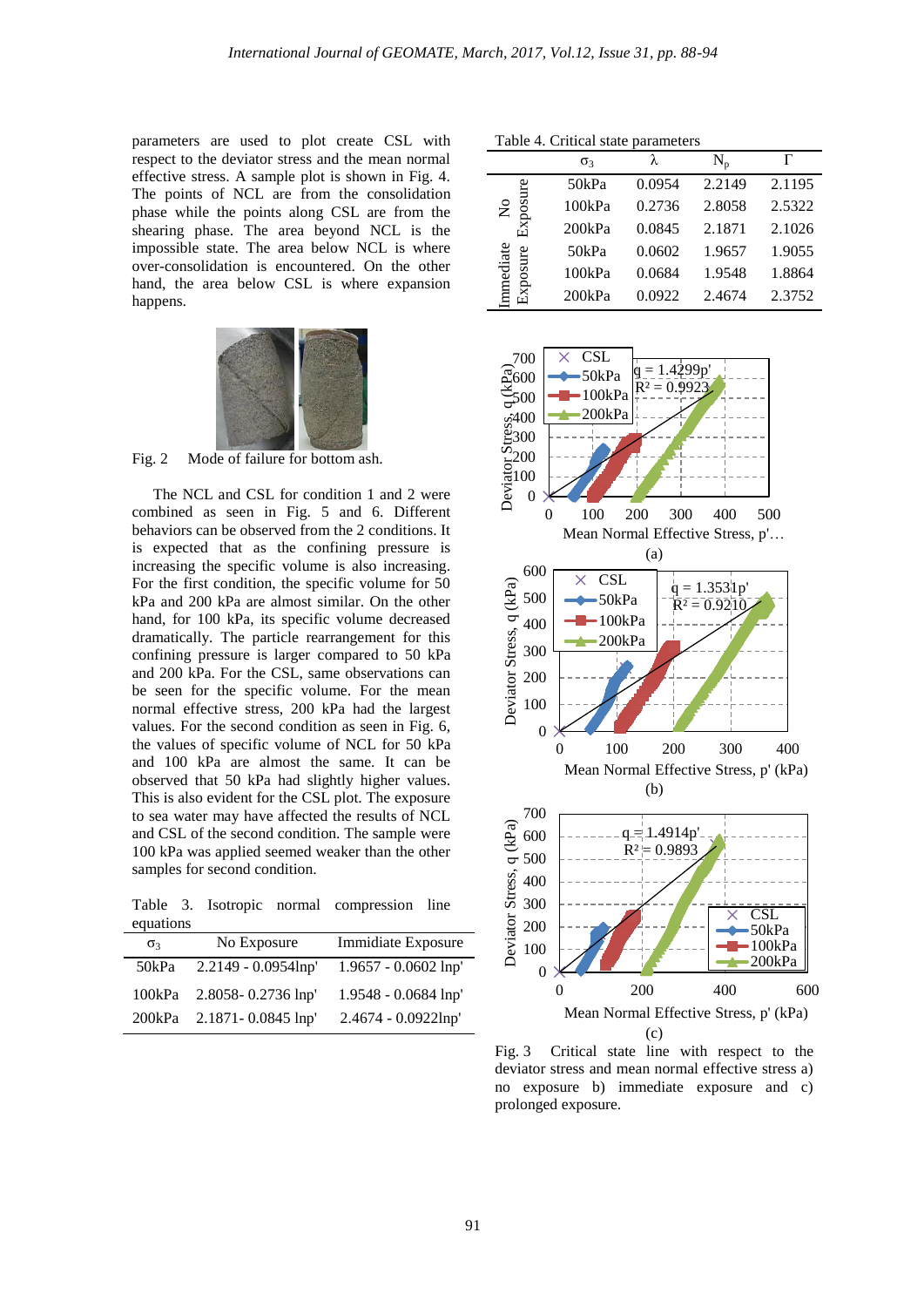

Fig. 4 Critical state line with respect to the deviator stress and mean normal effective stress a) no exposure b) immediate exposure and c) prolonged exposure.



Fig. 5 Specific volume versus mean normal effective stress plot for no exposure to sea water a) NCL and b) CSL.

#### **4.3 Modified Cam Clay Model**

Modified cam clay model (MCC) is an elastoplastic model that characterizes the soil in terms of the mean normal effective stress, deviator stress and specific volume [12]. The model is the result of the enhancements made in the Cam Clay Model. The model has an elliptical yield locus having this equation [10]:

$$
\frac{p'}{p'_c} = \frac{M^2}{M^2 + 9/p'}\tag{3}
$$

where:  $p'$  = mean normal effective stress  $q =$  deviator stress  $p'_{c}$  = preconsolidation stress  $M$  = slope of CSL from q vs p'

The preconsolidation stress is estimated by using Eq. 3. The q and p' at critical state was used [10]. The largest preconsolidation stress bottom ash can withstand is 1030.02 kPa. This value was obtained from the third condition. The equations presented were used to create the yield locus seen in Fig. 7 for a sample with a confining pressure of 200 kPa. Only the equations with 200 kPa are presented since it can cover all the stresses from 50 kPa and 100 kPa. It can be seen that Eq. 5 had the smallest preconsolidation stress and slope M.



Fig. 6 Specific volume versus mean normal effective stress plot for immediate exposure to sea water a) NCL and b) CSL.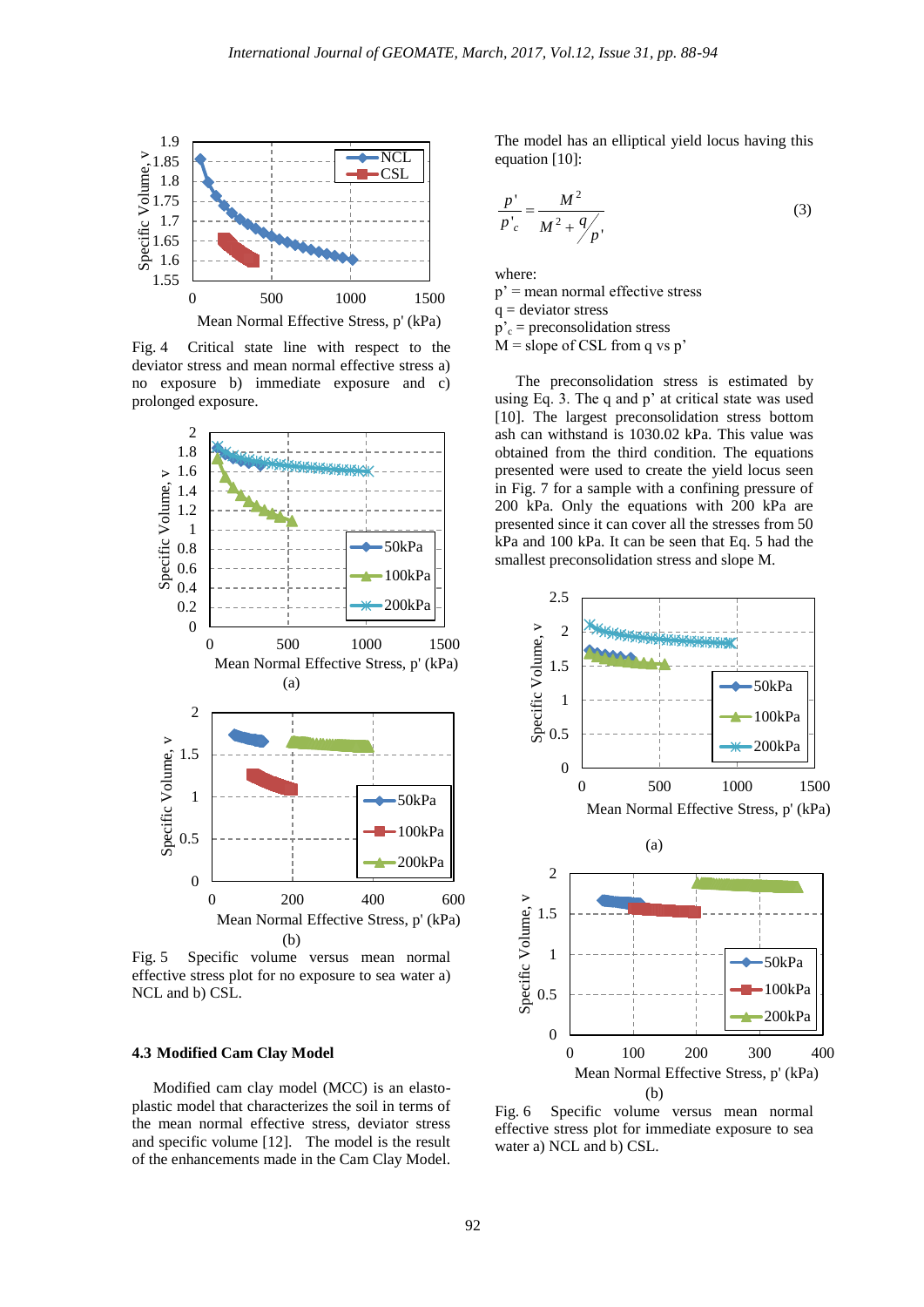

The yield locus presented in Fig. 7 serves as the boundary of the soil with respect to plastic and elastic state. A similar trend was observed for all samples for the plot of yield locus. Points within the yield locus are stresses at the elastic state while points beyond are at its plastic state or failure state.



Fig. 7 Stress path with yield locus of bottom ash CD test with 200 kPa confining pressure.

# **5. CONCLUSION**

Bottom ash was tested under Consolidated Drained Triaxial Test. The objective of the study was to investigate on the possibility of using the by-product as a material for reclamation. Exposure to sea water was considered since most reclamation projects are situated at the sea. Three conditions were considered, no exposure, immediate exposure and prolonged exposure. Results show that prolonged exposure to sea water has a minimal difference when compared to the no exposure condition. The values of effective critical angle of internal friction are as follows 33.51°, 35.26°and 36.67°. The value is comparable to a silty soil were its typical values ranges from 26° to 35°. For the Modified Cam Clay Model, the preconsolidation stress was computed and a similar trend was observed. The computed maximum value is 1030.02 kPa. The value is from

the prolonged exposure condition. Furthermore, the material is still at its elastic state at a maximum deviator stress of 600 kPa and maximum mean normal effective stress of 500 kPa. From this, bottom ash is a promising material that can be used in a reclamation project.

## **6. ACKNOWLEDGEMENTS**

First of all I would like to thank my adviser Dr. Jonathan Dungca for his encouragement, support, and guidance through the initial and final stages of completing this paper. Furthermore, I would like to thank Dr. Mary Ann Adajar, for his advice in further improving the research. I would also like to thank my friends and family, for motivating and inspiring us to give our best in making this paper. I would also like to thank the Civil Engineering Department of De La Salle University for their unending support. Lastly I would like to thank God for giving me the courage, wisdom and humility to finish this research.

#### **7. REFERENCES**

- [1] Department of Energy. (2016). List of existing power plants as of December 2015. Retrieved from [http://www.doe.gov.ph/power-and](http://www.doe.gov.ph/power-and-electrification/list-of-existing-power-plants)[electrification/list-of-existing-power-plants.](http://www.doe.gov.ph/power-and-electrification/list-of-existing-power-plants)
- [2] Gonzales, I. C. (2015). 23 new power plants to go online by 2020. The Philippine Star. Retrieved from [http://www.philstar.com/business/2015/06/15/](http://www.philstar.com/business/2015/06/15/1465896/23-new-power-plants-go-online-2020) [1465896/23-new-power-plants-go-online-](http://www.philstar.com/business/2015/06/15/1465896/23-new-power-plants-go-online-2020)[2020.](http://www.philstar.com/business/2015/06/15/1465896/23-new-power-plants-go-online-2020)
- [3] Dungca, J. R. & Dychangco L. F. T. (2016). Strength properties of road base materials blended with waste limestones. International Journal of Geomate. 11(25). 2493-2498
- [4] Antonio, O. (2006). Lime-fly ash stabilization of Calaca, Batangas bottom ash. [Graduate Thesis] University of the Philippines, Quezon City, Philippines.
- [5] Jao, J. (2012). Strength and permeability characteristics of road base materials blended with fly ash and bottom ash. [Graduate Thesis]. De La Salle University, Manila, Philippines
- [6] Ahmaruzzaman, M. (2010). A review on the utilization of fly ash. Progress in Energy and Combustion Science, 36(3), 327-363. Elsevier Ltd. doi:10.1016/j.pecs.2009.11.003
- [7] Antonio, O. V. M., & Zarco, M. A. H. (2007). Engineering properties of Calaca Batangas bottom ash, 28(1), 37–56.
- [8] Zabielska-Adamska, K. (2006). Shear strength parameters of compacted fly ash–HDPE geomembrane interfaces. Geotextiles